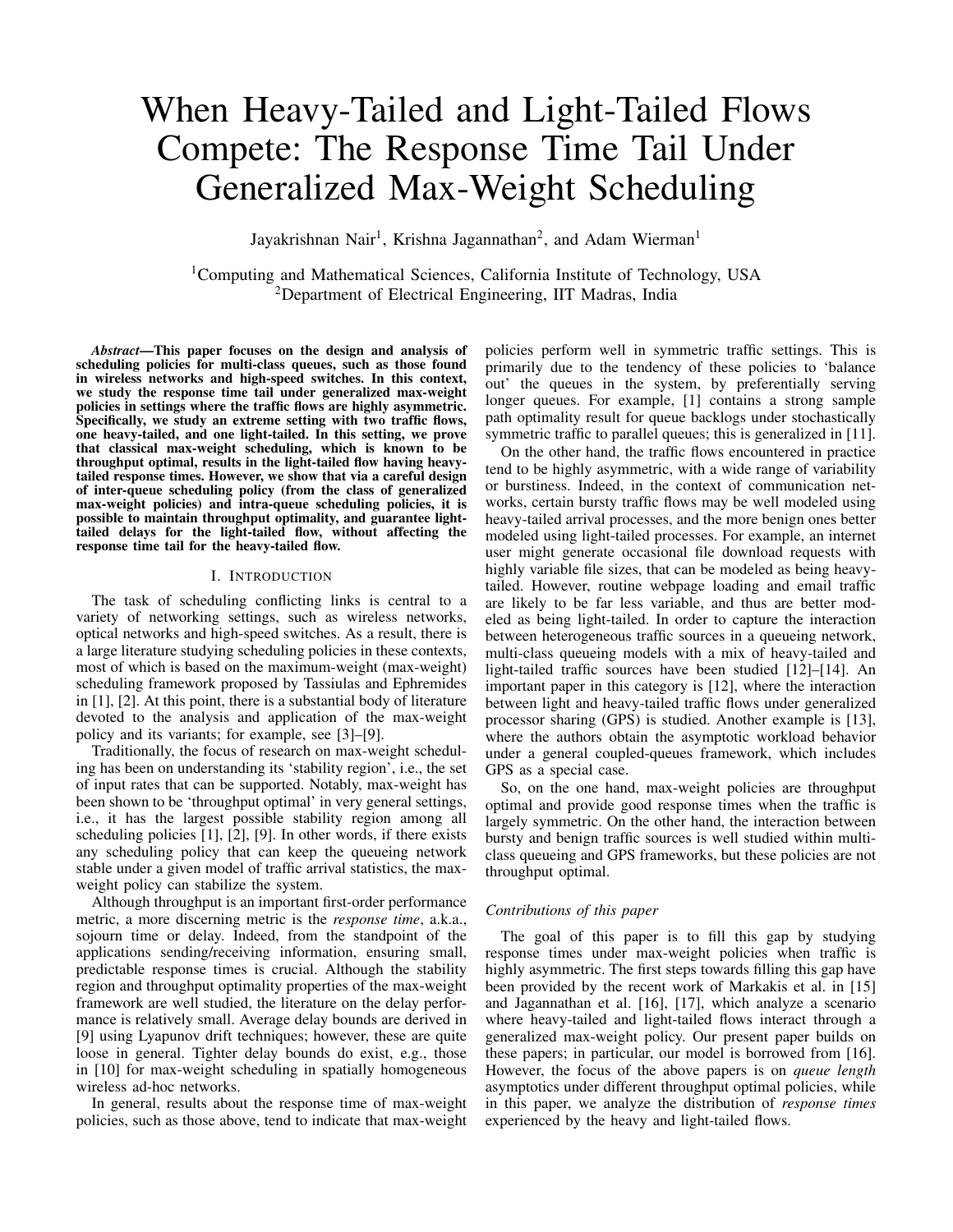More specifically, in this paper, we consider a stylized setting where the traffic asymmetry is extreme. We consider a system consisting of two traffic classes contending for service from a single server, where one class is heavy-tailed, and the other is light-tailed (see Fig. 1). Both classes experience a time varying connectivity with the server, and the server can serve a single packet from a connected queue in each slot. Note that this model captures a wireless uplink/downlink scenario with two nodes communicating with an access point or base station via fading channels. For this queueing system, we study the tail of the (stationary) response time distribution each traffic class experiences under generalized max-weight policies.

In this context, there are two scheduling decisions: the *interqueue* scheduling and the *intra-queue* scheduling. The interqueue scheduling policy determines which queue to serve in each slot, whereas the intra-queue scheduling policies specify which waiting packet to serve from the queue selected for service by the inter-queue scheduling policy.

The *first contribution* of this paper is to prove that the classical max-weight policy, which serves the longest connected queue in each slot, causes the light-tailed flow to experience heavy-tailed response times. This means that the classical max-weight policy, while being throughput optimal, severely throttles (starves) the light-tailed flow. Thus, while max-weight performs well in symmetric settings, it can have poor performance in asymmetric settings. Intuitively, this is because the max-weight policy starves the light-tailed flow of service for a long period of time when the heavy-tailed flow generates its (frequent) large bursts.

The *second contribution* of this paper is to show that it is possible to design a throughput optimal scheduling policy that avoids the problems experienced by the classical maxweight policy. In particular, we present a policy that provably guarantees light-tailed response times for the light-tailed flow. Importantly, our results suggest that the response time tail for the heavy-tailed flow remains unaffected; we prove this formally for the special case in which both queues are always connected to the server.

Our policy design entails a careful choice of the interqueue scheduling policy, as well as intra-queue scheduling policies. Our inter-queue policy is the so called 'log-maxweight policy', which belongs to the class generalized maxweight policies [6] and awards a significant priority to the light-tailed flow, while maintaining throughput optimality. Our intra-queue policy differs between the heavy-tailed and the light-tailed queues: within the heavy-tailed queue, Preemptive-Last-Come-Fist-Served (PLCFS) is used, while within the light-tailed queue, First-Come-First-Served (FCFS) is used.

Our analysis provides a clear insight into the intricate interplay between the intra-queue and inter-queue scheduling policies. Indeed, our results reveal that even with a good interqueue scheduling policy, the correct choice of intra-queue scheduling policies is crucial in order to obtain good response time tail behavior. In fact, the difference in response times between two intra-queue policies can be significantly larger under generalized max-weight inter-queue scheduling than in a single server queue.

Finally, it is worth commenting that in attaining the results described above, we also settle an an open question in [17, pp. 171] regarding the asymptotics of log-max-weight scheduling. In particular, we prove that under log-max-weight scheduling, the (stationary) queue length distribution corresponding to the light-tailed queue is light-tailed (Theorem 9), via a novel application of Lyapunov bounds from [6].

#### II. MODEL AND PRELIMINARIES

#### *A. System model*

Our goal is to study multi-class queues in a setting where the traffic flows are highly asymmetric. To that end, we consider a simple model where the asymmetry is extreme. In particular, we consider a scenario where two parallel queues contend for service from a single server. One of the queues sees a heavy-tailed arrival process, whereas the other sees a lighttailed arrival process. We refer to the former queue as the heavy queue, and the latter queue as the light queue.

Each queue experiences a stochastically time varying connectivity with the server. Fig. 1 provides an illustration of our setup. Time is slotted, and in each slot, the server can provide a single unit of service to a connected queue. Henceforth, we refer to this unit of service as a packet, and say the server can process a single packet from a connected queue in each slot. Let  $t$  denote the time index.



Fig. 1: A network consisting of two parallel queues, with one of them fed with heavy-tailed traffic. The channels connecting the queues to the server are unreliable ON/OFF links.

In each slot, a job, comprising a burst of packets, can arrive stochastically into each queue. Let  $H(t)$  and  $L(t)$  denote, respectively, the size of the job (in number of packets) arriving into the heavy queue and the light queue in time slot  $t$ . We adopt the convention that the size of the incoming job is zero if there is no arrival in a slot.

Our stochastic model for the arrival processes is the following. The sequences  $L(\cdot)$  and  $H(\cdot)$  are i.i.d. across time slots, and independent of one another. The random variable  $L(t)$  is light-tailed, and the random variable  $H(t)$  is heavytailed. Specifically, we assume that  $H(t)$  is regularly varying with index  $\theta_H > 1$ .<sup>1</sup> Let  $\lambda_H := \mathbb{E}[H(t)]$  and  $\lambda_L := \mathbb{E}[L(t)]$ denote the mean arrival rates into the heavy queue and the light queue, respectively.

Next, we describe the stochastic model for the connectivity of each queue with the server. The connectivity of the heavy queue and the light queue are described, respectively, by Bernoulli sequences  $\{\eta_H(t)\}\$  and  $\{\eta_L(t)\}\$ .  $\eta_H(t), \eta_L(t) \in$  $\{0, 1\}$ , with a value of 1 indicating that the corresponding queue is connected to the server in time slot  $t$ . We assume that the sequences  $\{\eta_H(t)\}\$  and  $\{\eta_L(t)\}\$  are mutually independent and independent of the arrival processes. Let  $p_H := P(\eta_H(t) = 1)$  and  $p_L := P(\eta_L(t) = 1)$  denote, respectively, the probabilities that the heavy queue and the light queue are connected to the server in each time slot. We assume that  $p_L, p_H > 0$ . We refer to the special case

<sup>1</sup>We formally define light-tailed and regularly varying distributions in Section II-D.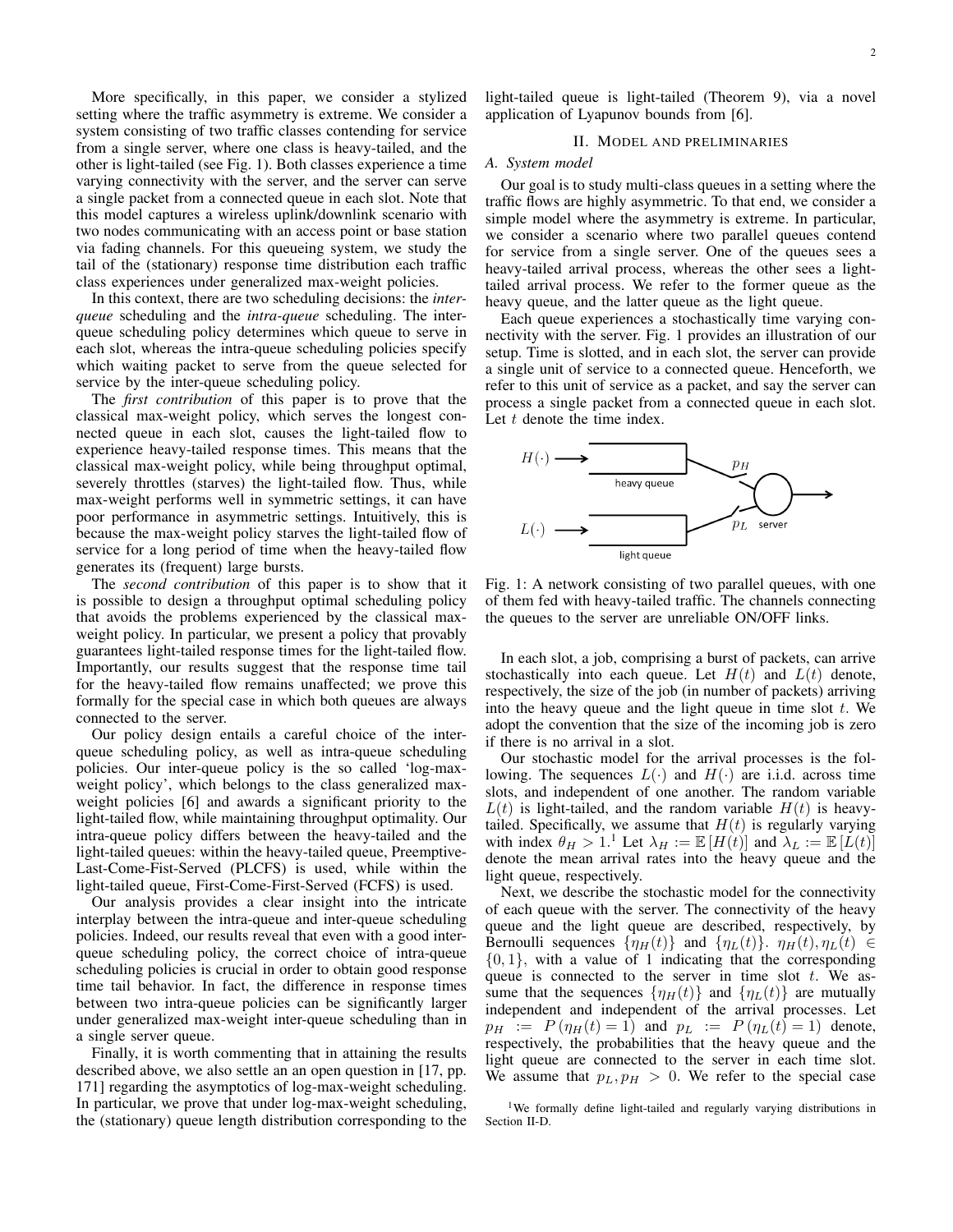of our model in which the two queues are always connected to the server, i.e.,  $p_L = p_H = 1$ , as the *wireline scenario*. For technical reasons, we exclude from consideration the scenario where only one of the queues is always connected to the server, i.e., we exclude the cases  $p_L = 1$ ,  $p_H \in (0, 1)$  and  $p_H = 1$ ,  $p_L \in (0, 1)$ . Finally, we assume that the server can detect the connectivity state of both queues, as well as the queue size (in number of packets) of a connected queue in each slot. Note that our model captures an uplink/downlink setting with two wireless nodes connected to a base station or access point via independent fading channels.

Let  $q_H(t)$  and  $q_L(t)$  denote, respectively, the lengths (in number of packets) of the heavy queue and the light queue in the beginning of time slot  $t$ . The queue lengths evolve as follows.

$$
q_H(t+1) = H(t) + q_H(t) - \mathbf{1}_{\text{{heavy queue got service in slot t}}},
$$
  
\n
$$
q_L(t+1) = L(t) + q_L(t) - \mathbf{1}_{\text{light queue got service in slot t}}.
$$

If both queues are connected to the server in a certain slot, the scheduling policy determines which queue will receive service. If only one of the queues is connected to the server in a certain slot, then that queue receives service if it has any waiting packets. We refer to such slots as exclusive slots. We use  $q_H$ and  $q_L$  to denote, respectively, the stationary queue lengths of the heavy queue and the light queue. We use  $V_H$  to denote the steady state response time experienced by a job in the heavy queue, and  $V<sub>L</sub>$  to denote the steady state response time experienced by a job in the light queue.

## *B. Stability region*

The *stability region* for the queueing system defined above, i.e., the set  $\Lambda$  of  $(\lambda_H, \lambda_L)$  pairs that are stabilizable, is well understood. It follows from [1] that

$$
\Lambda = \{ (\lambda_H, \lambda_L) \mid 0 \le \lambda_H < p_H, \ 0 \le \lambda_L < p_L, \\
\lambda_H + \lambda_L < p_H + p_L - p_H p_L \}.
$$

The constraints defining the stability region are intuitive: the average arrival rate into each queue cannot exceed its maximum possible service rate (defined by fraction of time it is connected to the server), and the sum total of the arrival rates cannot exceed the maximum possible aggregate service rate of the two queues (defined by the fraction of time at least one queue is connected to the server). The stability region is visualized in Fig. 2. We seek scheduling policies that are *throughput optimal*, i.e., policies that stabilize the queueing system over the entire stability region.



Fig. 2: The stability region  $\Lambda$  is the pentagonal region above. The subset  $\Lambda'$  of interest is shaded.

Let  $\bar{p}_L := p_L(1 - p_H)$ . Note that  $\bar{p}_L$  is the probability that only the light queue is connected to the server in a slot, i.e., the probability that a slot is exclusive to the light queue. If  $\lambda_L < \bar{p}_L$ , then the arrivals into the light queue can be stably supported by just exclusive slots, implying the light queue essentially does not need to compete for service with the heavy queue. This case is uninteresting when analyzing the light queue, since the response time distribution is guaranteed to be light-tailed, irrespective of the inter-queue or intra-queue scheduling policy. For the same reason, the case  $\lambda_H = 0$ is uninteresting. Therefore, when studying the response time distribution in the light queue, we restrict our attention to the subset  $\Lambda'$  of the stability region over which  $\lambda_L > \bar{p}_L$ , and  $\lambda_H > 0$ . The set  $\Lambda'$  is depicted in Fig. 2. Note that in the wireline scenario,  $\bar{p}_L = 0$ , and  $\Lambda'$  is simply the interior of the stability region.

#### *C. Scheduling*

We decouple the scheduling design as follows. The *interqueue scheduling policy* determines which queue to serve in each slot, given the connectivity state and length (in number of packets) of each queue. In the queue selected for service by the inter-queue policy, the *intra-queue scheduling policy* determines which packet to serve in that slot, given the full state of the queue. We consider a variety of possible policies, described below, for each.

Recall that we have two performance goals for scheduler design: (i) throughput optimality, and (ii) good response time tail behavior. Note that the stability of the queueing system depends solely on the inter-queue scheduling policy, since the evolution of the queue lengths is insensitive to the intra-queue scheduling policy. However, the response time distribution is highly dependent on the intra-queue scheduling policy.

*1) Inter-queue scheduling:* Given that the inter-queue scheduling policy completely determines the stability of the system, it is crucial to use policies that are throughput optimal. This motivates us to consider generalized max-weight policies [6]. In particular, our focus is on two such policies:

*Max-weight-*α *scheduling:* The max-weight-α policy [15], [17] is a generalization of the classical max-weight policy, and is characterized by two positive parameters  $\alpha_L$  and  $\alpha_H$ . In each slot, the max-weight- $\alpha$  policy serves the queue that wins the comparison

$$
q_L(t)^{\alpha_L} \eta_L(t) \geq q_H(t)^{\alpha_H} \eta_H(t).
$$

Ties may be broken arbitrarily, but we assume for concreteness that ties are broken in favor of the light queue. Note that when  $\alpha_L = \alpha_H$ , the max-weight- $\alpha$  policy is identical to the classical max-weight policy. The throughput optimality of this policy follows easily from Theorem 1 in [6].

The parameters  $\alpha_L$  and  $\alpha_H$  determine the relative priorities of the two queues. Since we will be interested in the scenario where the light queue receives a higher priority than the heavy queue, we focus on the case  $\alpha_L \geq \alpha_H$ . Moreover, it is easy to see that we may set  $\alpha_H = 1$  without loss of generality. Accordingly, we focus on the range of parameters satisfying  $\alpha_L \geq \alpha_H = 1$ . Note that a higher value of  $\alpha_L$  implies a higher priority for the light queue.

*Log-max-weight scheduling:* The log-max-weight policy [17] is defined as follows. In each slot  $t$ , it serves the queue that wins the comparison

$$
q_L(t)\eta_L(t) \ge \log(1 + q_H(t))\eta_H(t). \tag{1}
$$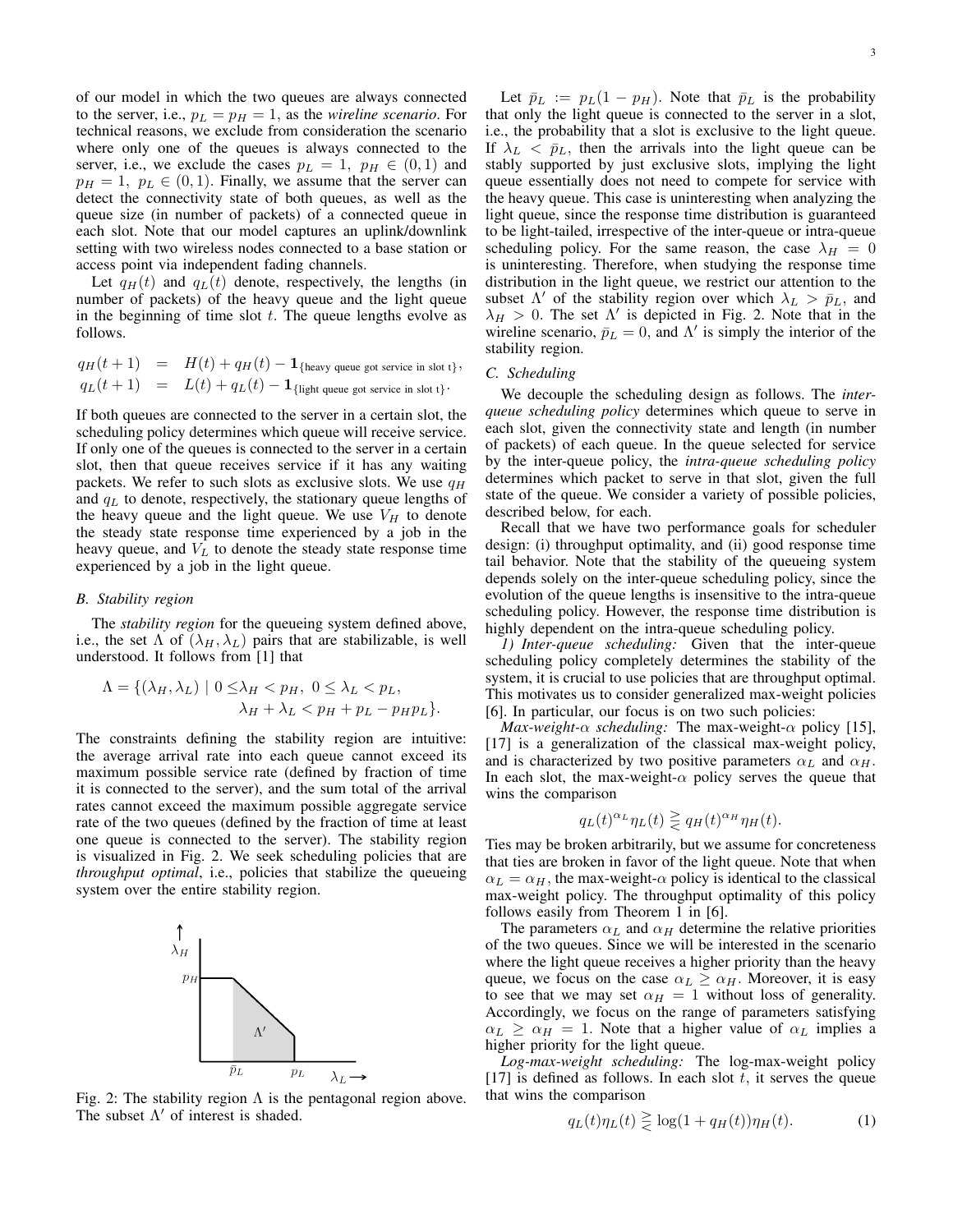As before, we assume for concreteness that ties are broken in favor of the light queue. The throughput optimality of this policy once again follows easily from Theorem 1 in [6].

The log-max-weight policy awards an even higher degree of priority to the light queue than the max-weight- $\alpha$  policy. Note that in order to determine which queue to serve in a slot, the max-weight- $\alpha$  policy compares  $q_H(t)$  with  $q_L(t)^{\alpha_L}$ , whereas the log-max-weight policy compares  $q_H(t)$  with  $e^{q_L(t)} - 1$ .

*2) Intra-queue scheduling:* While intra-queue scheduling does not impact the stability of the system (as long as the policies considered are work-conserving), the intra-queue scheduling policy does have a significant impact on the response time distribution. In this paper, we focus on two candidate policies for intra-queue scheduling: First-Come-First-Served (FCFS) and Preemptive-Last-Come-First-Served (PLCFS).

While other policies could also be considered, the choice of these policies is motivated by a few important factors. First, FCFS is the most commonly assumed intra-queue policy in the literature on max-weight scheduling. Second, there have been suggestions recently that using PLCFS as the intra-queue scheduling policy can improve the delay-performance of maxweight policies [18]. Third, in a single server queue, it is known that the response time tail under FCFS is optimal when job sizes are light-tailed, while the response time tail under PLCFS is optimal (up to a constant) when job sizes are heavytailed (see [19]).

## *D. Heavy-tailed distributions: Definitions and properties*

In this section, we give relevant definitions and preliminaries related to heavy-tailed distributions.

For any non-negative random variable  $X$ , we use  $F_X$  to denote its distribution function (d.f.), i.e.,  $F_X(x) := P(X \le x)$ , and  $\overline{F}_X$  to denote its tail distribution function, i.e.,  $\overline{F}_X(x) :=$  $P(X > x)$ . The random variable X (or its d.f.  $F_X$ ) is said to be *heavy-tailed* if

$$
\limsup_{x \to \infty} \frac{\bar{F}_X(x)}{e^{-\phi x}} = \infty \qquad \forall \phi > 0.
$$

Conversely,  $X$  (or its d.f.  $F_X$ ) is said to be *light-tailed* if it is not heavy-tailed, i.e., if there exists  $\phi > 0$  such that

$$
\lim_{x \to \infty} \frac{\bar{F}_X(x)}{e^{-\phi x}} = 0.
$$

Intuitively, a d.f. is heavy-tailed if its tail is asymptotically heavier than that of any exponential distribution.

An important characterization of heavy-tailed distributions that we make use of in our analysis is the following. See [20, Chap. 5] for a proof of this lemma. For any non-negative random variable X, define  $\Psi_X(x) := \frac{-\log \bar{F}_X(x)}{x}$ .

Lemma 1. *Suppose* X *is non-negative random variable. Then* X *is heavy-tailed if and only if*

$$
\liminf_{x \to \infty} \Psi_X(x) = 0.
$$

From a modeling standpoint, an important subclass of heavy-tailed distributions is the class of regularly varying distributions, which is a generalization of the class of Pareto distributions [21]. Formally, a random variable  $X$  (or its d.f.  $F_X$ ) is said to be *regularly varying* with index  $\theta > 0$  (denoted  $X \in \mathcal{RV}(\theta)$  if  $P(X > x) = x^{-\theta}L(x)$ , where  $L(x)$  is a slowly varying function, i.e.,  $L(x)$  satisfies  $\lim_{x\to\infty} \frac{L(xy)}{L(x)}$  =  $1 \forall y > 0$ . Recall that our model assumes that  $H(t) \in$  $\mathcal{RV}(\theta_H)$ .

Our focus in this paper is on understanding the (logarithmic) asymptotic behavior of the response time tail. To study this for a heavy-tailed X, we use its *tail index*, defined as

$$
\Gamma(X) := \lim_{x \to \infty} -\frac{\log P(X > x)}{\log(x)},
$$

when the limit exists. The tail index is useful for describing the asymptotic tail behavior of distributions that exhibit a roughly 'power-law' tail, such as regularly varying distributions. In particular, if  $X \in \mathcal{RV}(\theta)$ , then  $\Gamma(X) = \theta$  [22, Prop. 2.6]. It is easy to check that if  $\Gamma(X) < \infty$ , then X is heavy-tailed. Moreover, it can be shown that

(*i*) if  $\Gamma(X) > 0$ , then  $\mathbb{E}[X^{\beta}] < \infty$  for  $0 \le \beta < \Gamma(X)$ , (*ii*) if  $\Gamma(X) < \infty$ , then  $\mathbb{E}[X^{\beta}] = \infty$  for  $\beta > \Gamma(X)$ .

Finally, note that a smaller value of tail index implies a 'heavier' tail.

To give a lower bound on the tail of a heavy-tailed random variable  $X$ , we use

$$
\bar{\Gamma}(X) := \limsup_{x \to \infty} -\frac{\log P(X > x)}{\log(x)}
$$

.

It is easy to check that if  $\overline{\Gamma}(X) < \infty$ , then X is heavy-tailed. Moreover, if  $\bar{\Gamma}(X) < \infty$ , then  $\mathbb{E}[X^{\beta}] = \infty$  for  $\beta > \bar{\Gamma}(X)$ .

# III. RESULTS

The multi-class queueing model in the previous section involves two highly asymmetric traffic classes, one heavytailed, and one light-tailed. Our goal now is to understand how max-weight scheduling and its variants perform under such an extreme form of asymmetry. We begin by considering the most well studied subclass of generalized max-weight policies: max-weight- $\alpha$  policies [15], which includes the classical maxweight policy as a special case. We then consider the class of log-max-weight policies.

Recall that both of these classes of inter-queue policies ensure throughput stability regardless of the intra-queue policy used. Therefore, our results focus on the response time tail. Importantly, for this metric, our results highlight that the choice of intra-queue scheduling is crucial.

## *A. Max-weight-*α *scheduling*

In this section, we present our results on the tail behavior of the (stationary) response time distribution in the heavy queue and light queue under the max-weight- $\alpha$  inter-queue scheduling policy. We being by focusing on the light-queue.

*The performance of the light queue:* Our first result is the following upper bound on the response time tail index for the light queue under max-weight- $\alpha$  inter-queue scheduling, and any intra-queue scheduling policy in the light queue.

Theorem 2. *Suppose that the arrival rates lie in the subset* Λ <sup>0</sup> *of the stability region. Then under the max-weight-*α *scheduling policy between queues with*  $\alpha_L \ge \alpha_H = 1$ ,

$$
\bar{\Gamma}(V_L) = \limsup_{x \to \infty} -\frac{\log P(V_L > x)}{\log(x)} \le \alpha_L \theta_H - 1
$$

*for any intra-queue scheduling policy in the light queue.*

Theorem 2 states that under max-weight- $\alpha$  scheduling between queues,  $\overline{\Gamma}(V_L) < \infty$ , which implies that *the light*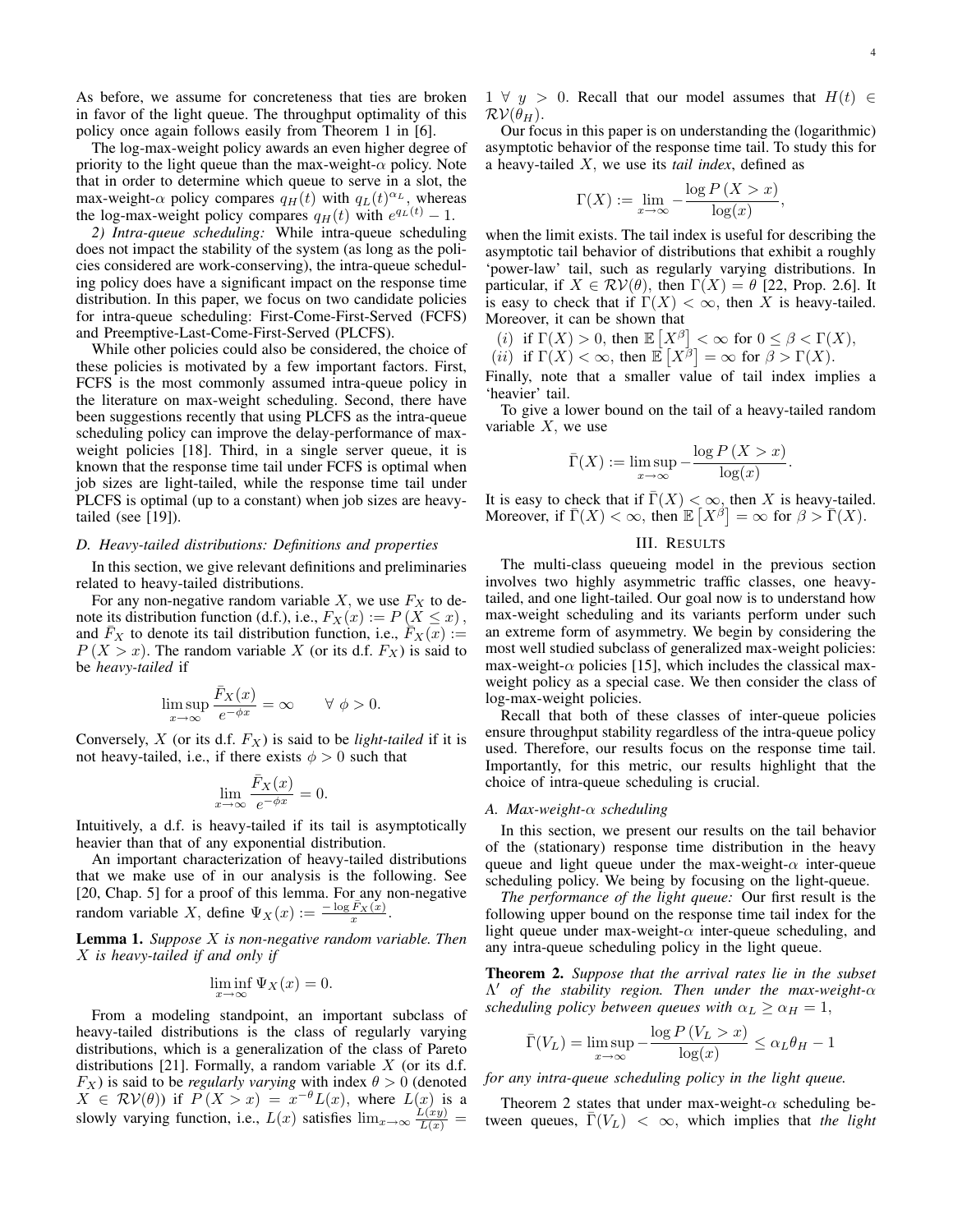*queue sees heavy-tailed response times*, irrespective of the intra-queue scheduling policy. This means that although maxweight- $\alpha$  scheduling is throughput optimal, it severely throttles the light queue. Note that this includes the classical maxweight policy as a special case. Intuitively, this poor performance is the result of (frequent) large arrivals into the heavy queue starving the light queue of service for a long time.

However, it is important to note that the upper bound on the response time tail index given by Theorem 2 is an increasing function of  $\alpha_L$ , approaching  $\infty$  as  $\alpha_L \to \infty$ . This suggests the possibility of achieving an arbitrarily large response time tail index for the light queue (recall that a larger tail index implies a lighter tail) by setting  $\alpha_L$  large enough, i.e., by awarding the light queue sufficiently high priority. Theorems 3 and 4 below imply that this is indeed the case, so long as the intra-queue policy in the light queue is chosen appropriately. Intuitively, a larger value of  $\alpha_L$  makes the interval of service starvation of the light queue following the arrival of a large job into the heavy queue shorter, thus improving the response time tail.

**Theorem 3.** Suppose that the arrival rates lie in the subset  $\Lambda'$ *of the stability region. Then under max-weight-*α *scheduling between queues with*  $\alpha_L > \alpha_H = 1$ , *and First-Come-First-Served scheduling within the light queue,*

$$
\Gamma(V_L) = \lim_{x \to \infty} -\frac{\log P(V_L > x)}{\log(x)} = \alpha_L(\theta_H - 1).
$$

**Theorem 4.** Suppose that the arrival rates lie in the subset  $\Lambda'$ *of the stability region. Then under max-weight-*α *scheduling between queues with*  $\alpha_L > \alpha_H = 1$ , *and Preemptive-Last-Come-First-Served scheduling within the light queue,*

$$
\bar{\Gamma}(V_L) = \limsup_{x \to \infty} -\frac{\log P(V_L > x)}{\log(x)} \le \theta_H - \frac{1}{\alpha_L}
$$

.

Theorem 3 states that with FCFS scheduling within the light queue, the response time tail index increases linearly with  $\alpha_L$ . This means that while the response time distribution in the light queue remains heavy-tailed for all  $\alpha_L$ , its tail index can be made arbitrarily large by setting  $\alpha_L$  to a large enough value, i.e., by giving the light queue sufficient priority. In contrast, Theorem 4 states that under PLCFS scheduling in the light queue, the tail index remains bounded above by  $\theta_H$  for all values of  $\alpha_L$ . This highlights the importance of choosing the correct intra-queue scheduling policy in order to exploit the priority awarded to it by the inter-queue scheduling policy.

*The performance of the heavy queue:* Next, we turn to the response time tail in the heavy queue under max-weight- $\alpha$ inter-queue scheduling. The following theorems summarize our results for FCFS and PLCFS intra-queue scheduling in the heavy queue.

Theorem 5. *Under max-weight-*α *scheduling between queues with*  $\alpha_L \geq \alpha_H = 1$ , *and First-Come-First-Served scheduling within the heavy queue,*

$$
\Gamma(V_H) = \lim_{x \to \infty} -\frac{\log P(V_H > x)}{\log(x)} = \theta_H - 1.
$$

Theorem 6. *In the wireline scenario, under max-weight-*α *scheduling policy between queues with*  $\alpha_L > \frac{\theta_H}{\theta_H-1}$  and  $\alpha_H =$ 1, *and Preemptive-Last-Come-First-Served scheduling within the heavy queue,*

$$
\Gamma(V_H) = \lim_{x \to \infty} -\frac{\log P(V_H > x)}{\log(x)} = \theta_H.
$$
 (2)

Theorem 5 implies that with FCFS scheduling within the heavy queue, the response time tail index is insensitive to  $\alpha_L$ ; i.e., it is insensitive to the level of relative priority awarded to the light queue. Moreover, the response time tail index is the same as it would be in an isolated  $Geo/GI/1$  queue with the same arrival process as the heavy queue.<sup>2</sup>

With PLCFS scheduling within the heavy queue, we are only able to analyze the wireline scenario, when the interqueue priority to the light queue being sufficiently high (specifically,  $\alpha_L > \frac{\theta_H}{\theta_H - 1}$ ). For this case, Theorem 6 implies as before that the response time tail index for the heavy queue is insensitive to  $\alpha_L$ , and is the same as it would be in an isolated  $Geo/GI/1$  queue with the same arrival process.<sup>2</sup> Furthermore, this response time tail index is optimal, since the response time tail index is bounded above by the tail index of the job size distribution (i.e.,  $\theta_H$ ). We conjecture that Equation (2) holds even in our general 'wireless' scenario, in which the two queues have a stochastic connectivity with the server.<sup>3</sup>

To summarize, under max-weight- $\alpha$  scheduling, the light queue necessarily experiences heavy-tailed response times. However, by setting  $\alpha_L$  large enough, i.e., by awarding sufficiently high priority to the light queue, its response time tail index can be made arbitrarily large, with the correct choice of intra-queue scheduling policy. Further, our results suggest that the response time tail index of the heavy queue is unaffected in this process, and behaves like the response time tail index in an isolated  $Geo/GI/1$  queue (with the same arrival process).

Ultimately however, from a fairness standpoint, it is desirable that response times in the light queue are light-tailed. Since the level of priority awarded to the light queue by the max-weight- $\alpha$  policy is insufficient for this to happen, we now analyze the log-max-weight inter-queue policy, which awards an even higher degree of priority to the light queue.

# *B. Log-max-weight scheduling*

In this section, we study the tail behavior of the (stationary) response time distribution in the light queue and the heavy queue under the log-max-weight inter-queue scheduling policy.

*The performance of the light queue:* Our main result in this section is that under log-max-weight scheduling between queues, and FCFS scheduling within the light queue, the light queue experiences light-tailed response times.

Theorem 7. *Suppose that the arrival rates lie in the subset* Λ <sup>0</sup> *of the stability region. Then under log-max-weight scheduling between queues, and First-Come-First-Served scheduling within the light queue,*  $V_L$  *is light-tailed.* 

The above theorem implies that *the log-max-weight policy indeed provides sufficient priority to the light queue to make its response time distribution light-tailed*. However, for this to happen, the intra-queue scheduling policy cannot be chosen arbitrarily. In fact, as the following theorem shows, with PLCFS scheduling within the light queue, its response time distribution remains heavy-tailed.

Theorem 8. *Suppose that the arrival rates lie in the subset* Λ <sup>0</sup> *of the stability region. Then under log-max-weight schedul-*

<sup>&</sup>lt;sup>2</sup>In a  $Geo/GI/1$  queue with the same arrival process as the heavy queue, it is well known that the response time tail index equals  $\theta_H - 1$  under FCFS scheduling, and  $\theta_H$  under PLCFS scheduling (for example, see [19]).

<sup>&</sup>lt;sup>3</sup>For a discussion on what makes the extension to the wireless case difficult, see [20, Chap. 5].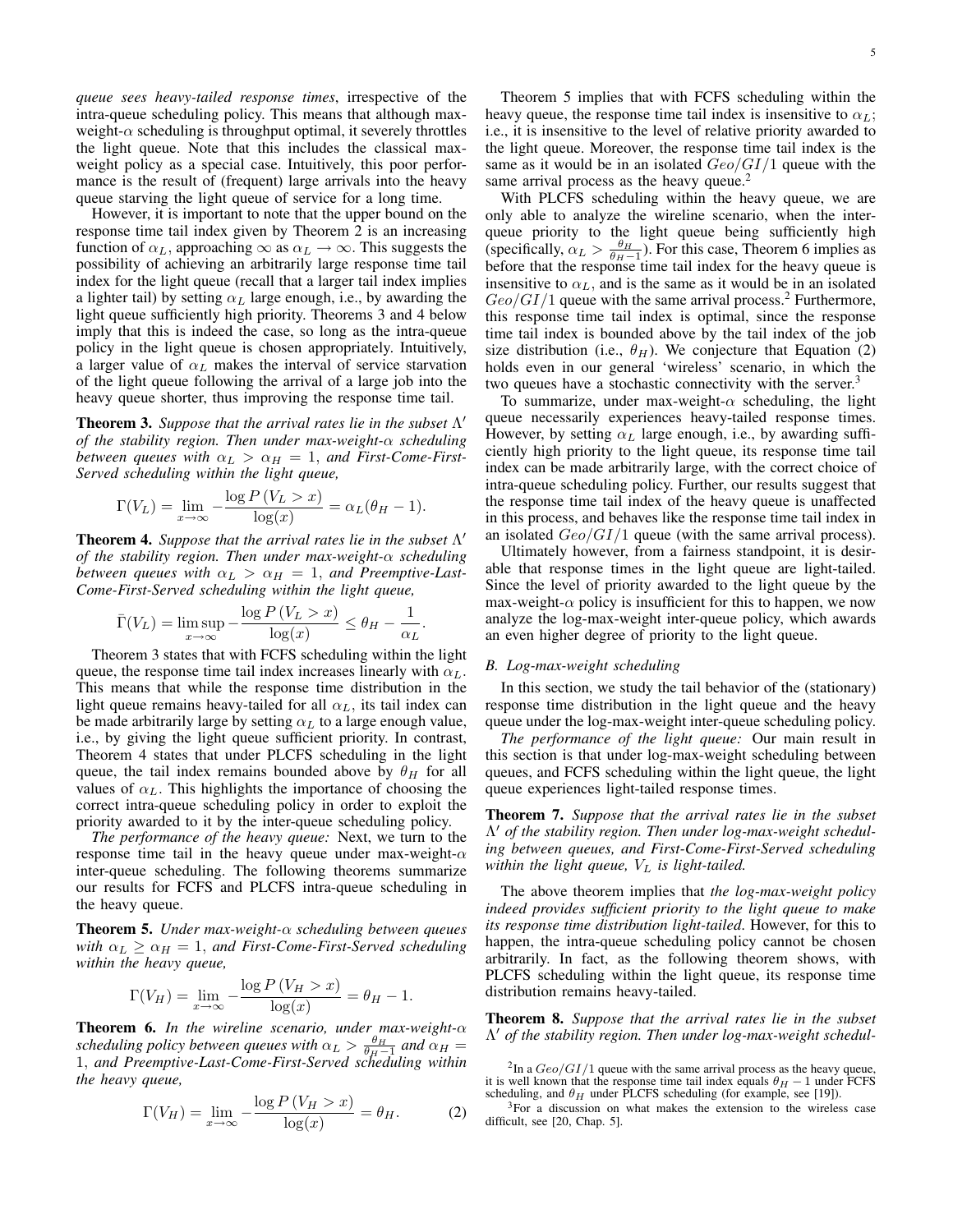# *ing between queues, and Preemptive-Last-Come-First-Served scheduling within the light queue,*  $V_L$  *is heavy-tailed.*

This extreme contrast between the two policies highlights once again the importance of correctly choosing the intraqueue scheduling policy to exploit the priority awarded to the light queue by the inter-queue scheduling policy. Theorems 7 and 8 demonstrate a remarkable phenomenon: with the same service process for the light queue, one intra-queue scheduling discipline results in heavy-tailed response times, whereas another leads to light-tailed response times. In the context of the  $Geo/G/1$  queue, the impact of the intra-queue policy is nowhere near this extreme, which highlights how crucial the choice is for the multi-queue setting.

The proof of Theorem 7 relies crucially on the following.

# Theorem 9. *Under log-max-weight scheduling between queues,* q<sup>L</sup> *is light-tailed.*

This statement was originally conjectured in [17], but proved only for the wireline scenario. In Section IV, we give a novel proof of Theorem 9 based on Lyapunov arguments.

*The performance of the heavy queue:* Under log-maxweight inter-queue scheduling, we are only able to analyze the response time tail for the heavy queue in the wireline scenario. For this case, we prove that with both FCFS and PLCFS intra-queue scheduling, the response time distribution has the same tail index as in an isolated  $Geo/GI/1$  queue with the same arrival process. These results show that in the wireline scenario, the response time tail index is unaffected by the priority given to the light queue by the log-max-weight policy. We conjecture that the same is true in our general 'wireless' model.<sup>3</sup> The following theorems summarize our results.

Theorem 10. *In the wireline scenario, under log-maxweight scheduling between queues, and First-Come-First-Served scheduling within the heavy queue,*

$$
\lim_{x \to \infty} -\frac{\log P(V_H > x)}{\log(x)} = \theta_H - 1.
$$

Theorem 11. *In the wireline scenario, under log-max-weight scheduling between queues, and Preemptive-Last-Come-First-Served scheduling within the heavy queue,*

$$
\lim_{x \to \infty} -\frac{\log P(V_H > x)}{\log(x)} = \theta_H.
$$

To summarize, our results show that it is possible to achieve light-tailed response times in the light queue using log-maxweight inter-queue scheduling. In other words, it is possible to design inter-queue and intra-queue scheduling policies for our system such that we maintain throughput optimality, and achieve light-tailed delays for the light queue. Importantly, our results suggest that this can be done without affecting the response time tail index for the heavy queue.

### IV. SELECTED PROOFS

This section is devoted to proofs of the results presented in Section III. Due to space constraints, we are forced to omit several proofs. In particular, we omit the proofs of all results on the response time tail in the heavy queue, and present only representative proofs of the results on the response time tail in the light queue. We refer the reader to [20, Chap. 5] for all excluded proofs.

We first introduce some notation that is used heavily in our proofs. For functions  $\varphi(x)$  and  $\xi(x)$ , the notation  $\varphi(x) \sim \xi(x)$  means  $\lim_{x\to\infty} \frac{\varphi(x)}{\xi(x)} = 1$ . For  $t_1, t_2 \in \mathbb{N}$ ,  $A_L(t_1, t_2) := \sum_{t=t_1}^{t_2} L(t)$ , and  $A_H(t_1, t_2) := \sum_{t=t_1}^{t_2} H(t)$ . Note that  $A_L(t_1, t_2)$  and  $A_H(t_1, t_2)$  denote, respectively, the number of packets entering the light queue and the heavy queue in slots  $t_1$  through  $t_2$ . For  $y \in \mathbb{N}$ ,  $A_L^{(y)}(t_1, t_2) :=$  $\sum_{t=t_1}^{t_2} L(t) \mathbf{1}_{\{L(t) \leq y\}}$ . Note that  $A_L^{(y)}$  $L^{(y)}(t_1, t_2)$  is the number of packets entering the light queue from jobs of size  $\leq y$  in slots  $t_1$  through  $t_2$ . Let  $\lambda_L^{(y)}$  $L^{(y)}_{L}:=\mathbb{E}\left[ L(1) \mathbf{1}_{\{L(1)\le y\}}\right]$  . It follows from the monotone convergence theorem that  $\lim_{y\to\infty} \lambda_L^{(y)} =$  $\lambda_L$ . Finally, define  $\bar{S}_L(t_1, t_2) := \sum_{t=t_1}^{t_2} \mathbf{1}_{\{\eta_L(t)=1, \eta_H(t)=0\}}$ .  $\overline{S}_L(t_1, t_2)$  is the number of exclusive slots available to the light queue in slots  $t_1$  through  $t_2$ . Note that in the wireline scenario,  $S_L(t_1, t_2) = 0$ .

This section is organized as follows. First, we present the proof of Theorem 2, which gives an upper bound on the response time tail index in the light queue under maxweight- $\alpha$  inter-queue scheduling. Next, we prove Theorem 7, which states that under log-max-weight inter-queue scheduling and FCFS scheduling within the light queue,  $V_L$  is lighttailed. Finally, we give the proof of Theorem 8, which states that under log-max-weight inter-queue scheduling and PLCFS scheduling within the light queue,  $V_L$  is heavy-tailed.

## *A. Proof of Theorem 2*

Our proof of Theorem 2 is based on formalizing the intuition that if a job of size  $\Theta(x^{\alpha_L})$  arrives into the heavy queue early in the busy period, then with high probability, the light queue is denied service for a period of  $\Omega(x)$  slots, except in its exclusive slots.

The proof relies on the following representation for the response time tail. Consider a tagged busy period of the system. Let  $N_L$  denote the number of jobs entering the light queue in this busy period, and  $V_{L,i}$ , for  $i = 1, 2, \dots, N_L$ , denote the response time of the  $i$ <sup>th</sup> arriving job. The tail of  $V_L$  has the following well-known representation.

$$
P(V_L > x) = \frac{\mathbb{E}\left[N_L^{(x)}\right]}{\mathbb{E}\left[N_L\right]},\tag{3}
$$

where  $N_L^{(x)}$  $L_L^{(x)} := \sum_{i=1}^{N_L} \mathbf{1}_{\{V_{L,i} > x\}}$  is the number of jobs in the light queue that experience a response time exceeding  $x$  in the busy period. The proof proceeds by defining a 'bad' event  $I(x)$  such that the bound

$$
P(V_L > x) \ge \frac{P(I(x)) \mathbb{E}\left[N_L^{(x)} \mid I(x)\right]}{\mathbb{E}\left[N_L\right]} \tag{4}
$$

leads us to the statement of the theorem.

Without loss of generality, assume that the busy period under consideration starts in time slot 1. Recall that over the subset  $\Lambda'$  of the stability region,  $\bar{p}_L < \lambda_L$ , and  $\lim_{y \to \infty} \lambda_L^{(y)} =$  $\lambda_L$ . Pick y large enough so that  $\bar{p}_L < \lambda_L^{(y)}$ . Let  $\bar{\delta} :=$  $(\lambda_L^{(y)} - \bar{p}_L)/4.$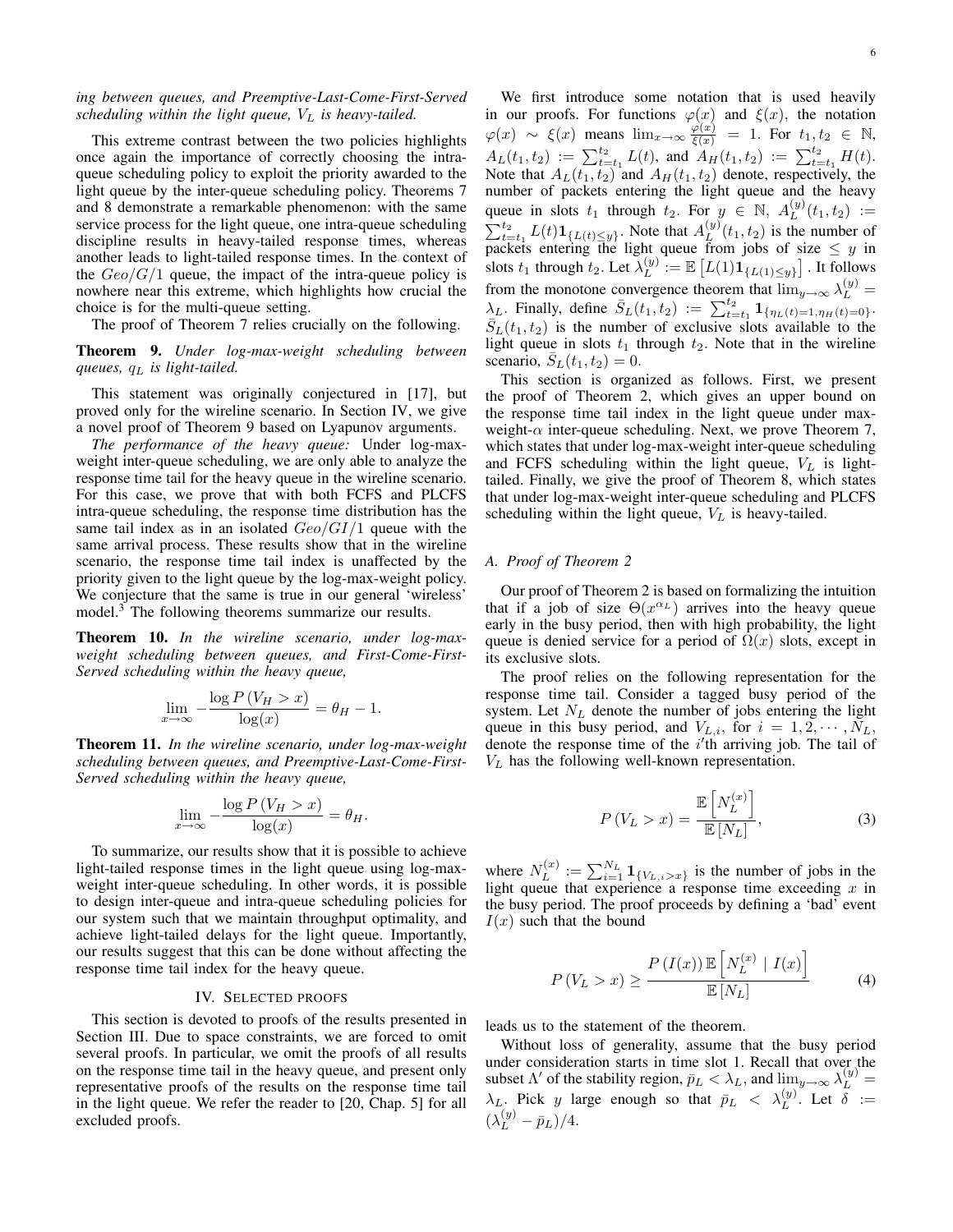We are now ready to define the event  $I(x)$ . Fix  $\epsilon > 0$ .

$$
I(x) := \left\{ H(1) > \left\lceil \frac{xy}{\delta} \right\rceil + (\lambda_L + \epsilon)^{\alpha_L} \left\lceil \frac{xy}{\delta} \right\rceil^{\alpha_L} \right\} \bigcap
$$
  

$$
\left\{ A_L \left( 1, \left\lceil \frac{xy}{\delta} \right\rceil \right) < (\lambda_L + \epsilon) \left\lceil \frac{xy}{\delta} \right\rceil \right\} \bigcap
$$
  

$$
\left\{ \bar{S}_L \left( 1, \left\lceil \frac{xy}{\delta} \right\rceil \right) < (\bar{p}_L + \delta) \left\lceil \frac{xy}{\delta} \right\rceil \right\} \bigcap
$$
  

$$
\left\{ A_L^{(y)} \left( 1, \left\lceil \frac{xy}{\delta} \right\rceil \right) > (\lambda_L^{(y)} - \delta) \left\lceil \frac{xy}{\delta} \right\rceil \right\}
$$
  

$$
=: I_1(x) \cap I_2(x) \cap I_3(x) \cap I_4(x).
$$

Informally, the event  $I_1(x)$  corresponds to the busy period starting with a 'large' job of size  $\hat{O}(x^{\alpha})$  entering the heavy queue. The events  $I_2(x)$ ,  $I_3(x)$ , and  $I_4(x)$  state that the number of packet arrivals into the light queue and number of exclusive slots for the light queue over the interval from slot 1 to slot  $\left\lceil \frac{xy}{\delta} \right\rceil$  do not deviate much from their 'law of large numbers' estimates. Indeed, the weak law of large numbers implies that the events  $I_2(x)$ ,  $I_3(x)$ , and  $I_4(x)$  have a probability approaching 1 as  $x \to \infty$ .

Next, we show that the event  $I(x)$  implies that at least x jobs entering the light queue in the busy period under consideration experience a response time exceeding  $x$  time slots. To see this, note that the event  $I_1(x) \cap I_2(x)$  implies that the heavy queue has priority over the light queue in slots 1 through  $\left\lceil \frac{xy}{\delta} \right\rceil$ . Indeed,  $I_1(x)$  implies that the length of the heavy queue remains greater than  $(\lambda_L + \epsilon)^{\alpha_L} \left[ \frac{xy}{\delta} \right]^{\alpha_L}$  over this interval, and  $I_2(x)$  implies that the length of the light queue never exceeds  $(\lambda_L + \epsilon) \left[ \frac{xy}{\delta} \right]$  over the same interval. As a result, under event  $I(x)$ , the light queue receives service only in its exclusive slots until time  $\left[\frac{xy}{\delta}\right]$ . Note that  $I_3(x)$  gives an upper bound on the number of exclusive slots received by the light queue until time  $\left[\frac{xy}{\delta}\right]$ . Finally,  $I_4(x)$  gives a lower bound on the number packets arriving into the light queue until time  $\lceil \frac{xy}{\delta} \rceil$  from jobs of size  $\leq y$ . Therefore, under event  $I(x)$ , the number of packets remaining in the light queue after time slot  $\lceil \frac{xy}{\delta} \rceil$ , corresponding to jobs of size  $\leq y$  exceeds

$$
(\lambda_L^{(y)} - \delta) \left\lceil \frac{xy}{\delta} \right\rceil - (\bar{p}_L + \delta) \left\lceil \frac{xy}{\delta} \right\rceil = 2\delta \left\lceil \frac{xy}{\delta} \right\rceil \ge 2xy.
$$

Now, since the corresponding jobs have a size of at most  $y$ , we conclude that under  $I(x)$ , the light queue contains at least 2x jobs at the end of  $\left[\frac{\dot{x}y}{\delta}\right]$  slots. Since each of these jobs requires at least one slot of service to complete, we conclude that under  $I(x)$ , at least  $x-1$  jobs experience a response time exceeding  $x$  in the busy period under consideration.

Returning now to the bound (4), we have defined the event  $I(x)$  such that  $\mathbb{E}\left[N_L^{(x)}\right]$  $\left[\begin{array}{c} (x) \\ L \end{array} \right] I(x)$   $\geq x - 1$ . To bound the probability of  $I(x)$ , note that

$$
P(I(x)) = P(I_1(x)) P(I_2(x) \cap I_3(x) \cap I_4(x)),
$$

since the arrival process into the heavy queue is independent of the arrival process into the light queue and the queue connectivity processes. Invoking the weak law of large numbers, we conclude that for  $\nu \in (0,1)$ ,  $P(I_2(x) \cap I_3(x) \cap I_4(x))$  $(1 - \nu)$  for large enough x. Therefore, for large enough x,

$$
P(V_L > x) \ge \frac{1 - \nu}{\mathbb{E}[N_L]}(x - 1) P(I_1(x)).
$$

The above statement implies that

$$
\limsup_{x \to \infty} -\frac{\log P(V_L > x)}{\log(x)} \le \lim_{x \to \infty} -\frac{\log P(I_1(x))}{\log(x)} - 1
$$

$$
= \alpha_L \theta_H - 1,
$$

where the last step above uses the fact that  $H(1) \in \mathcal{RV}(\theta_H)$ , which implies that

$$
\lim_{x \to \infty} -\frac{\log P\left(H(1) > \left\lceil \frac{xy}{\delta} \right\rceil + (\lambda_L + \epsilon)^{\alpha_L} \left\lceil \frac{xy}{\delta} \right\rceil^{\alpha_L}\right)}{\log(x)} = \alpha_L \theta_H.
$$

This completes the proof.

## *B. Proof of Theorem 7*

When proving Theorem 7 we restrict ourselves to the 'wireless' case, i.e.,  $p_L, p_H \in (0, 1)$ , in this paper. The proof for the wireline case is more involved, and can be found in [20, Chap. 5]. Our proof relies crucially on Theorem 9, which we prove first.

The proof of Theorem 9 utilizes a property (Lemma 12 below) of the class of long-tailed distributions, which is an important subclass of heavy-tailed distributions. Formally, a non-negative random variable X (or its d.f.  $F_X$ ) is said to be *long-tailed* (denoted  $X \in \mathcal{L}$ ) if  $\lim_{x \to \infty} \frac{P(X > x + y)}{P(X > x)} = 1$  for all  $y > 0$ . The class of regularly varying distributions is a strict subset of the class of long-tailed distributions, which in turn is a strict subset of the class of heavy-tailed distributions [21]. We use the following sufficient condition for a distribution to be long-tailed (see [20, Chap. 5] for the proof).

Lemma 12. *Suppose* X *is a non-negative random variable. If*  $\Psi_X(x)$  *is non-increasing with* 

$$
\lim_{x \to \infty} \Psi_X(x) = 0,
$$

*then*  $X \in \mathcal{L}$ .

Additionally, the proof of Theorem 9 relies on the following lemma.

**Lemma 13.** Suppose that  $F_X$  is the distribution function *corresponding to a non-negative random variable. If*  $F_X \in \mathcal{L}$ , *and*  $F_X(x) := 1 - F_X(x)$  *is strictly decreasing over*  $x \geq 0$ , *then*

$$
\mathbb{E}\left[\frac{1}{\bar{F}_X(q_L)}\right] < \infty \text{ and } \mathbb{E}\left[\frac{1}{\bar{F}_X(\log(1+q_H))}\right] < \infty.
$$

The above lemma is a direct consequence of Theorem 1 in [6]. Note that if  $F_X \in \mathcal{L}$ , then  $1/\overline{F}(x)$  grows subexponentially. Therefore, Lemma 13 states that certain *subexponential* moments of  $q_L$  are finite. However, in order to prove that  $q_L$  is light-tailed, we need to show that certain *exponential* moments of  $q_L$  are finite, i.e.,  $\mathbb{E}\left[e^{\beta q_L}\right] < \infty$  for some  $\beta > 0$ . We do this as follows.

*Proof of Theorem 9:* For the purpose of obtaining a contradiction, let us assume that  $q_L$  is heavy-tailed. Invoking Lemma 1, we conclude that  $\liminf_{x\to\infty} \Psi_{q_L}(x) = 0$ . Fix  $\delta \in (0, 1)$ . It is easy to see that there exists a strictly increasing integer sequence  $\{x_k\}_{k\geq 1}$ , with  $x_1 = 0$ , and  $x_k \stackrel{k \uparrow \infty}{\rightarrow} \infty$  such that

- $(i) \Psi_{q_L}(x_k)$  is  $non-decreasing$  in  $k$ , with  $\lim_{k \to \infty} \Psi_{q_L}(x_k) = 0,$
- $(ii)$   $\overline{F}_{q_L}(x_{k+1}) \leq (1-\delta)\overline{F}_{q_L}(x_k)$  for  $k \geq 1$ .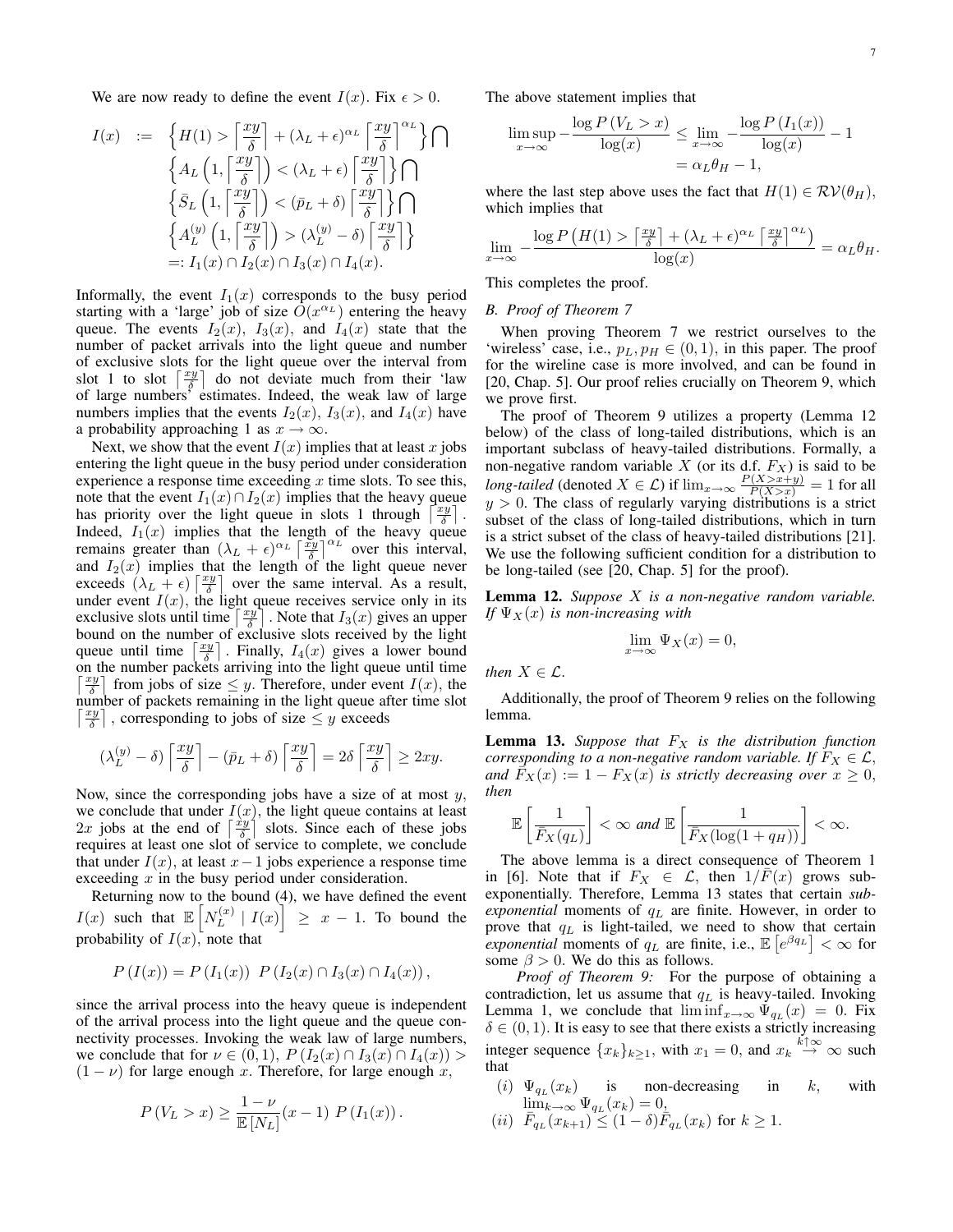We now define a distribution  $F_Y$  that agrees with  $F_{q_L}$  along the sequence  $\{x_k\}$  such that  $F_Y$  satisfies the conditions of Lemma 13, implying that  $\mathbb{E} \left[1/\bar{F}_Y(q_L)\right] < \infty$ . We then show via a direct computation that  $\mathbb{E} \left[1/\bar{F}_Y(q_L)\right] = \infty$ . This gives us a contradiction, proving that  $q_L$  is light-tailed.

We define the distribution  $F_Y$  as follows.  $\bar{F}_Y(x_k)$  =  $\overline{F}_{q_L}(x_k)$  for all  $k \geq 1$ . For  $x \in (x_k, x_{k+1}),$ 

$$
\log(\bar{F}_Y(x)) = \log(\bar{F}_Y(x_k)) + \frac{x - x_k}{x_{k+1} - x_k} \left( \log(\bar{F}_Y(x_{k+1})) - \log(\bar{F}_Y(x_k)) \right).
$$
 (5)

Note that for  $x \in (x_k, x_{k+1})$ ,  $\log(\bar{F}_Y(x))$  is defined by linearly interpolating between  $\log(\widetilde{F}_Y(x_k))$  and  $\log(\overline{F}_Y(x_{k+1}))$ . Equation (5) implies, via simple algebraic manipulations that for  $x \in (x_k, x_{k+1}),$ 

$$
\Psi_Y(x) = \frac{\log(\bar{F}_Y(x_k)) - \log(\bar{F}_Y(x_{k+1}))}{x_{k+1} - x_k} \n+ \frac{1}{x} \frac{x_k x_{k+1} (\Psi_Y(x_k) - \Psi_Y(x_{k+1}))}{x_{k+1} - x_k} \n=:\nu_1 + \frac{\nu_2}{x},
$$

where  $\nu_1 > 0$ ,  $\nu_2 \geq 0$ . This implies that  $\Psi_Y(x)$  is nondecreasing over  $x \geq 0$ , with  $\lim_{x\to\infty} \Psi_Y(x) = 0$ . From Lemma 12, we conclude that then  $F_Y \in \mathcal{L}$ . Moreover, since  $\overline{F}_Y(x)$  is strictly decreasing over  $x \ge 0$  by definition, Lemma 13 implies that  $\mathbb{E}[1/\bar{F}_Y(q_L)] < \infty$ .

We now show through a direct computation that  $\mathbb{E}\left[1/\bar{F}_Y(q_L)\right] = \infty$ . Pick  $k_0 \in \mathbb{N}$ .

$$
\mathbb{E}\left[\frac{1}{\bar{F}_{Y}(q_{L})}\right] \geq \sum_{x=1}^{x_{k_{0}+1}} \frac{1}{\bar{F}_{Y}(x)} P(q_{L}=x)
$$
\n
$$
= \sum_{k=1}^{k_{0}} \sum_{x=x_{k}+1}^{x_{k+1}} \frac{1}{\bar{F}_{Y}(x)} P(q_{L}=x)
$$
\n
$$
\geq \sum_{k=1}^{k_{0}} \sum_{x=x_{k}+1}^{x_{k+1}} \frac{1}{\bar{F}_{Y}(x_{k})} P(q_{L}=x)
$$
\n
$$
= \sum_{k=1}^{k_{0}} \frac{\bar{F}_{q_{L}}(x_{k}) - \bar{F}_{q_{L}}(x_{k+1})}{\bar{F}_{Y}(x_{k})}.
$$

Now, since  $\bar{F}_Y$  and  $\bar{F}_{q_L}$  agree along the sequence  $\{x_k\},$ 

$$
\mathbb{E}\left[\frac{1}{\bar{F}_Y(q_L)}\right] \ge \sum_{k=1}^{k_0} \frac{\bar{F}_Y(x_k) - \bar{F}_Y(x_{k+1})}{\bar{F}_Y(x_k)} \ge \sum_{k=1}^{k_0} \delta = k_0 \delta,
$$
\n(6)

where the last step above uses the fact that  $\bar{F}_Y(x_{k+1}) \leq (1 \delta$ ) $\bar{F}_Y(x_k)$  for  $k \geq 1$ . Since  $\mathbb{E}\left[\frac{1}{\bar{F}_Y(q_L)}\right] \geq \frac{k+1}{k_0\delta}$  for any  $k_0 \in \mathbb{N}$ , it follows that  $\mathbb{E} \left[ 1/\bar{F}_Y(q_L) \right] = \infty$ . This gives us a contradiction, which proves that  $q_L$  is light-tailed.

We are now ready to give the proof of Theorem 7 in the 'wireless' case.

*Proof of Theorem 7 for the case*  $p_L, p_H \in (0,1)$ : Consider a tagged job entering the light queue in slot 0 in steady state. The tagged job has size  $L(0) > 0$  and sees a queue length  $q_L(0)$  in the light queue. Theorem 9 implies that  $q_L(0)$  is light-tailed.

Let us denote the response time of the tagged job by  $V_L$ . We need to prove that  $V_L$  is light-tailed. Note that

$$
q_L(1) = q_L(0) - \mathbf{1}_{\text{light queue for service in slot 0}} + L(0).
$$

Since  $q_L(0)$  and  $L(0)$  are both light-tailed, it follows that  $q_L(1)$  is light-tailed. Now, since the light queue uses FCFS scheduling,  $V_L$  is simply equal to the time it takes for the light queue to receive service  $q_L(1)$  times. Define  $T := \min\{x \in$  $\mathbb{N} \mid S_L(1, x) \geq q_L(1)$ . Note that T is the time it takes after slot 0 for the light queue to see  $q_L(1)$  exclusive slots. Clearly,  $V_L \leq T$ . Fix small  $\epsilon > 0$ . We have

$$
P(V_L > x) \le P(T > x)
$$
  
=  $P(\bar{S}_L(1, x) < q_L(1))$   
=  $P(\bar{S}_L(1, x) < q_L(1); q_L(1) > (\bar{p}_L - \epsilon)x)$   
+  $P(\bar{S}_L(1, x) < q_L(1); q_L(1) \le (\bar{p}_L - \epsilon)x)$   
 $\le P(q_L(1) > (\bar{p}_L - \epsilon)x)$   
+  $P(\bar{S}_L(1, x) < (\bar{p}_L - \epsilon)x) =: I + II.$ 

To prove that  $V_L$  is light-tailed, it suffices to show that Terms I and II above are both bounded above by exponentially decaying functions of the form  $\nu e^{-\phi x}$ , for  $\mu, \phi > 0$ . That this is true of Term I follows from the fact that  $q_L(1)$  is light-tailed. That Term II is similarly bounded follows from a Chernoff bound. This completes the proof. Ē

#### *C. Proof of Theorem 8*

As in the proof of Theorem 2, our proof of Theorem 8 is based on defining a 'bad' event  $I(x)$  in a tagged busy period, such that the bound (4) leads us to the statement of the theorem. Informally, the event  $I(x)$  involves a large enough job arriving into the heavy queue to start the busy period, resulting in  $\Omega(\log(x))$  jobs in the light queue experiencing a response time of  $\Omega(x)$  slots in the busy period.

Without loss of generality, assume that the busy period under consideration starts in time slot 1. Recall that over the subset  $\Lambda'$  of the stability region,  $\bar{p}_L < \lambda_L$ , and  $\lim_{y \to \infty} \lambda_L^{(y)} =$  $\lambda_L$ . Pick y large enough so that  $\bar{p}_L < \lambda_L^{(y)}$ . Pick  $\delta > 0$  such that  $\delta \leq (\lambda_L^{(y)} - \bar{p}_L)/4$ .

Our 'bad' event  $I(x) := G(x) \cap H(x)$ , where we define and interpret the events  $G(x)$  and  $H(x)$  below. We start with the definition of  $G(x)$ . This event is parameterized by  $\beta \in \mathbb{N}$ , whose value we fix later.

$$
G(x) := \left\{ H(1) > \beta \lfloor \log(x) \rfloor + x^{\beta(\lambda_L + 2\delta)} + x + \beta \delta \log(x) \right\}
$$

$$
\bigcap \left\{ A_L(1, \beta \lfloor \log(x) \rfloor) < (\lambda_L + \delta) \beta \lfloor \log(x) \rfloor \right\}
$$

$$
\bigcap \left\{ \bar{S}_L(1, \beta \lfloor \log(x) \rfloor) < (\bar{p}_L + \delta) \beta \lfloor \log(x) \rfloor \right\}
$$

$$
\bigcap \left\{ A_L^{(y)}(1, \beta \lfloor \log(x) \rfloor) > (\lambda_L^{(y)} - \delta) \beta \lfloor \log(x) \rfloor \right\}
$$

$$
=: G_1(x) \cap G_2(x) \cap G_3(x) \cap G_4(x).
$$

Roughly,  $G(x)$  states that a job of size  $\Theta(x^{\max\{\beta(\lambda_L+2\delta),1\}})$ arrives into the heavy queue at the start of the busy period, and the number of arrivals in the light queue, as well as the number of exclusive slots seen by it in slots 1 through  $\beta |\log(x)|$  do not deviate much from their 'law of large numbers' estimates. The following lemma states a key implication of  $G(x)$ .